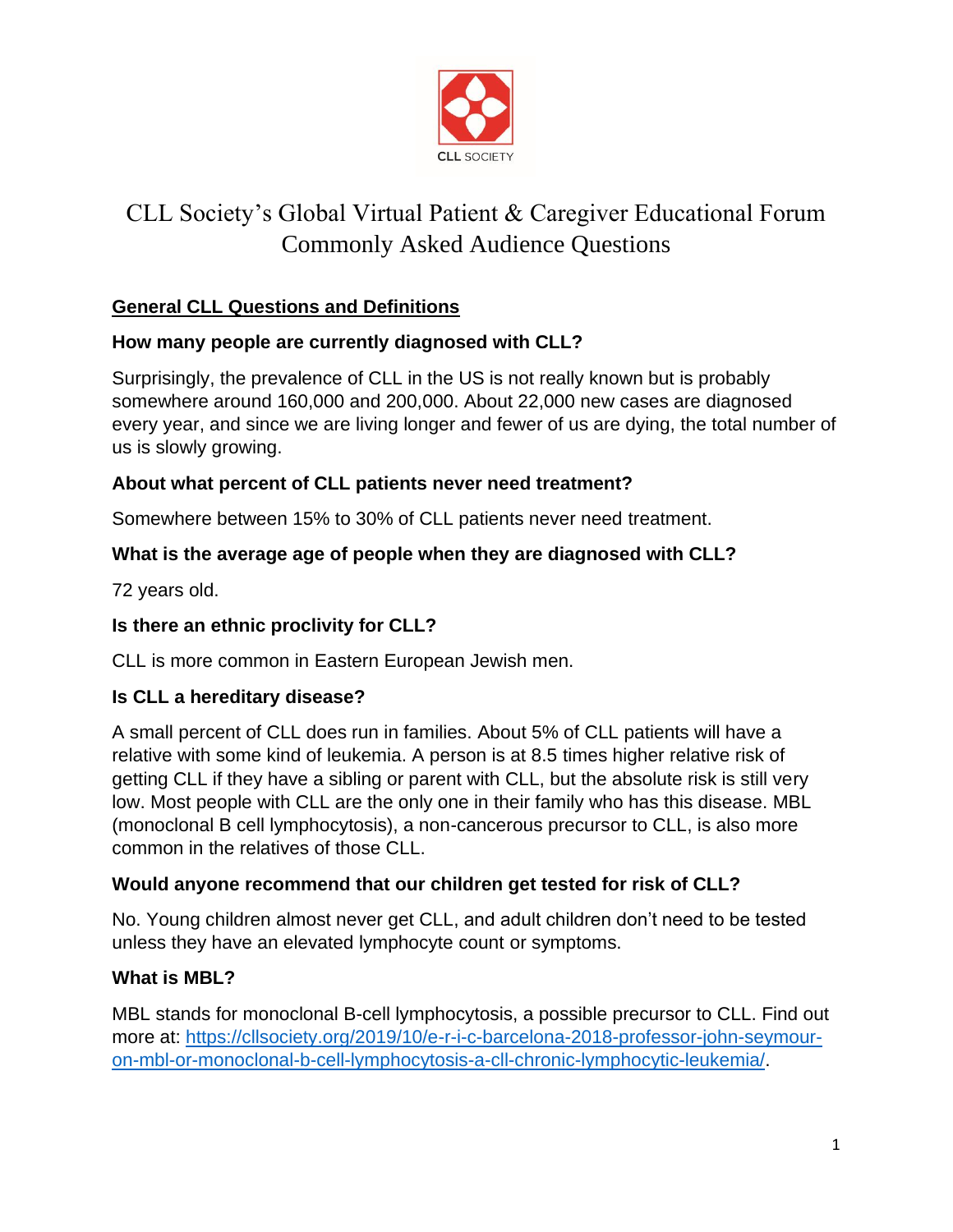

## **If you are diagnosed with MBL, does that mean your progression to CLL will take longer?**

Most MBL patients don't develop CLL. About 1-2% of MBL patients progress to CLL yearly.

# **Is CLL staged like other cancers, such as Stage 1, 2, 3, and 4?**

No, the Ann Arbor staging system is not used for CLL. Rai staging is most commonly used in the US. To read more about Rai staging, visit our website here: <https://cllsociety.org/2016/03/rai-staging-cll-chronic-lymphocytic-leukemia/>

## **CLL patients are at a higher risk for secondary cancers. What are the most common secondary cancers?**

About half of CLL patients will get skin cancer

## **How often should a CLL patient get a complete body screening by a dermatologist to catch any skin cancers as early as possible? Is there a particular type of skin cancer that occurs in conjunction with CLL?**

Skin checks should be scheduled every six months or yearly. Discuss the interval with your doctor. From research published in *Blood*: The most frequent skin cancer was squamous cell carcinoma (59%), followed by basal cell (31%), melanoma (5%), and Merkel cell (1%).

# **What is the difference between chemotherapy and chemoimmunotherapy?**

Chemotherapy involves drugs that kill all fast-growing cells, generally by damaging the DNA. Chemoimmunotherapy adds to chemotherapy an immune therapy that harnesses the body's immune system to attack the cancer.

# **What does "complex karyotype" mean, and how is this best treated?**

"Complex karyotype" means 3 or more genetic mutations. Targeted therapies are probably the best treatment choice.

## **What is the difference between mutated** immunoglobulin heavy chain variable region genes **(IGHV) vs. unmutated IGHV?**

IGHV mutation is a measure of the maturity the particular B cell clone that is the source of our CLL. Mutated cells are more mature and less aggressive and less resistant to chemo-immunotherapy. This is particularly important in predicting response to one of the most common chemoimmunotherapies, FCR (fludarabine, cyclophosphamide and rituximab) that may be curative for some patients with chronic lymphocytic leukemia.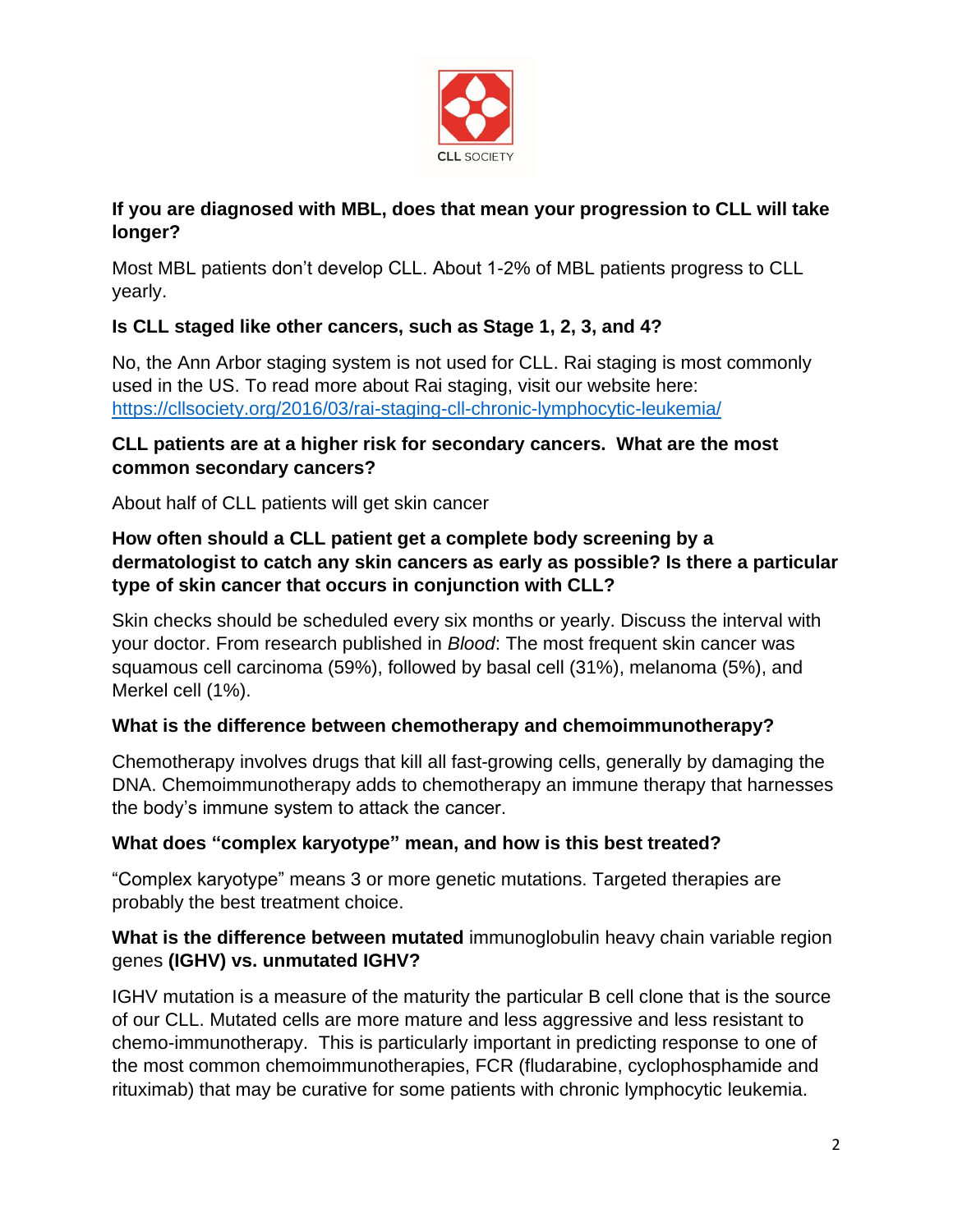

CLL with mutated IGHV is thought to be a cancer of a more "mature," "better educated" form of the B lymphocyte because it has been "mutated" to recognize a threat, and therefore is better behaved and slower growing than the less mature B cells with "unmutated" IGHV.

## **Please explain covalent versus noncovalent.**

Covalent bonding is when two atoms share an electron pair. It is irreversible. Noncovalent bonds are weaker and reversible.

## **What constitutes a CLL expert physician?**

While there is no strict definition of a CLL expert, the CLL Society generally considers an "expert" to be someone who spends the majority of their professional time working on CLL research and/or with CLL patients, rather than in the broader fields of hematology or oncology. Find out more here: [https://cllsociety.org/toolbox/cll-doctors/.](https://cllsociety.org/toolbox/cll-doctors/)

# **Is green tea extract or EGCG beneficial and where can I obtain it?**

EGCG is a component of green tea extract that is marketed as a dietary supplement in the U.S. Limited data show that one version of the compound killed CLL B-cells and appeared to diminish the level of disease in lab testing and a clinical trial.

The FDA does not evaluate over-the-counter EGCG supplements. Side effects can include liver failure, so patients considering taking EGCG should talk to their physician first and be monitored for liver disease. If you are currently taking a BTK inhibitor, you should not take EGCG because it can impede how this drug is absorbed in the body.

## **What can be done for extreme fatigue with CLL?**

There are several non-pharmacologic and pharmacologic options for fatigue that we discuss in this article on the website: <https://cllsociety.org/2018/09/cll-related-fatigue/>

## **Are there research efforts to restore the immune system?**

Yes, but it remains one of the biggest unmet needs in CLL. The CLL Society is trying to raise the funds and find the resources to move this research forward.

## **I've heard that people with CLL should not take vitamins as that might stimulate the immune system and possibly also stimulate the CLL. Is that true?**

In most cases, there is no reason to take extra vitamins if you eat a balanced diet.

**What supplements do you recommend, if any, to support immune function if a patient is already taking a medication such as ibrutinib? Is Vitamin D recommended?**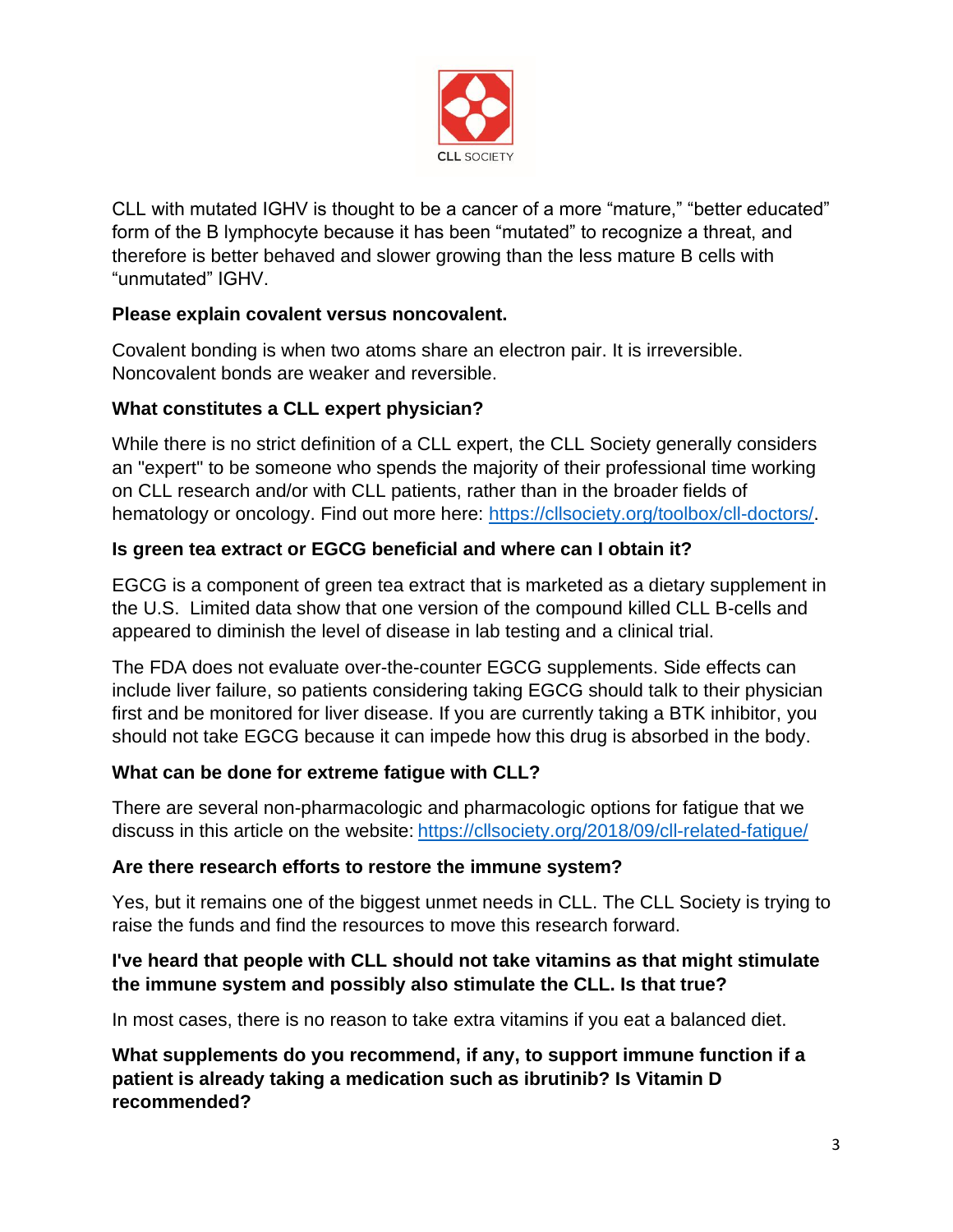

Many people are low in vitamin D, so I recommend having your blood tested and taking enough vitamin  $D_3$  so your level is well above the lower limit of normal. I don't recommend other supplements.

## **Do monoclonal antibodies also affect non-CLL cells?**

Yes, monoclonal antibodies will latch on to and destroy any cell with the surface marker that is their target. For example, rituximab and other anti-CD20 monoclonal antibodies will also target normal B cells that have CD20 on their surface.

## **Is peripheral neuropathy a symptom of deterioration?**

Peripheral neuropathy is uncommon in CLL and needs to be worked up.

## **My blood test results show my lymphocytes as a percentage. How does that relate to the 5000 number?**

Always look for the absolute lymphocyte count (ALC) and ignore the percentages. Both are nearly always reported as part of a complete blood count. That said, if your white blood cell count (WBC) is 10,000 and you have 30% lymphocytes, then your absolute lymphocyte count is a very normal 3,000. Please see our normal lab values webpage here:<https://cllsociety.org/toolbox/normal-lab-values/>

# **Testing**

## **What are the three most important tests?**

The answer depends on why and when you are doing the testing. FISH analysis, IGHV mutation analysis, and TP53 mutation analysis are the most important predictive and prognostic tests needed before starting treatment. Please see our Test Before Treat™ one-pager here: [https://cllsociety.org/wp-content/uploads/2019/08/Test-Before-Treat-](https://cllsociety.org/wp-content/uploads/2019/08/Test-Before-Treat-One-pager-V3.pdf)[One-pager-V3.pdf](https://cllsociety.org/wp-content/uploads/2019/08/Test-Before-Treat-One-pager-V3.pdf)

## **Do you need to repeat prognostic testing? If so, at what point? When does test before treat apply?**

IGHV doesn't change so doesn't need to be repeated. FISH and TP53 results can change and need to be repeated before each and every line of therapy.

## **Do FISH test results change?**

Yes, FISH and TP53 results can change and need to be checked and rechecked before the first and any subsequent treatments. IGVH mutation status is considered stable over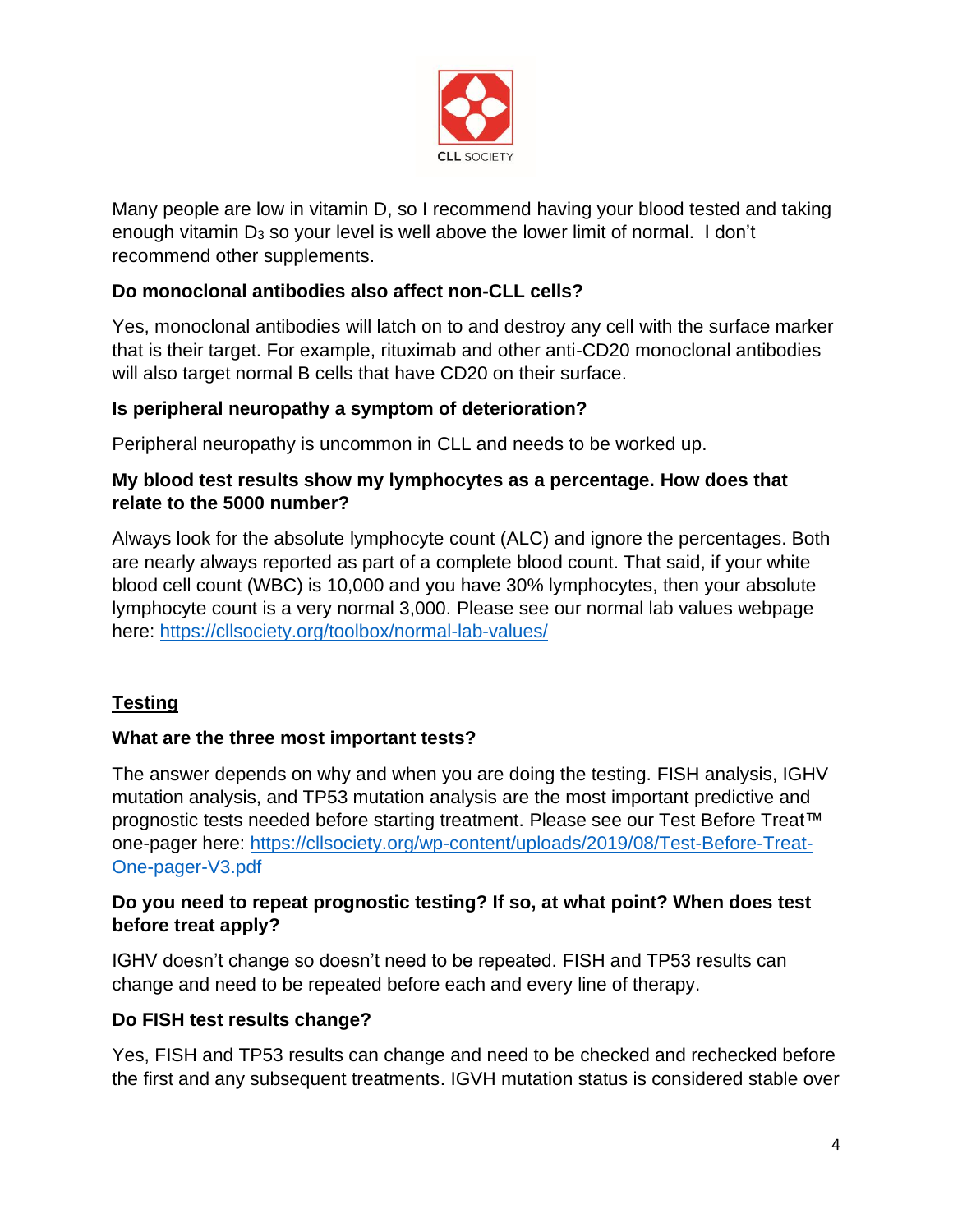

time. Find out more here: [https://cllsociety.org/cll-101/what-doctors-say-about-test](https://cllsociety.org/cll-101/what-doctors-say-about-test-before-treat/)[before-treat/](https://cllsociety.org/cll-101/what-doctors-say-about-test-before-treat/)

## **Is next generation sequencing available now and does that procedure have another name?**

There are many sometimes confusing names for next generation sequencing, including NGS, gene testing, genetic testing and genetic blood cancer panels. The CLL Society is working with other cancer patient charities to promote harmonizing the terms used.

#### **Can you comment on the risk/benefit of multiple CT scans, say six or so per year, to monitor lymph node size? Asking particularly as part of clinical trial criteria.**

6 CTs a year are rarely clinically indicated. Radiation exposure increases cancer risk, but CTs can catch other cancers and medical problems early.

# **What does testing positive for PAX5 in CLL mean?**

Paired box protein (PAX5) is a protein encoded by the PAX5 gene. PAX5 activates Bcell commitment genes and suppresses non-B lineage genes. PAX5 mutated CLL cases usually belong to the IGHV-mutated subgroup.. PAX5 results can be helpful in distinguishing between various lymphoid malignancies such as classical Hodgkin lymphoma and anaplastic large cell lymphoma (ALCL),

# **Treatment**

## **Dr. Jacobs outlined reasons to begin treatment. What level of immune thrombocytopenic purpura (ITP) or low platelets warrants treatment?**

ITP demands treatment of the ITP. If the ITP cannot to be controlled with specific ITP directed therapies, then sometimes treating the underlying CLL is tried.

Low platelets from CLL (not ITP) are a well-recognized indication to treat CLL. A platelet count of less than 100,000 is abnormally low and an indicator for treatment in most guidelines, but if it is stable and not in a free fall, then it is reasonable to discuss with your doctor the possibility of waiting and following the trend.

## **How low do hemoglobin levels drop before treatment is needed?**

The National Comprehensive Cancer Network (NCN) guidelines say treatment is needed if a patient's hemoglobin level is less than 10, but the decision to treat can depend on the rate of fall and other co-morbidities.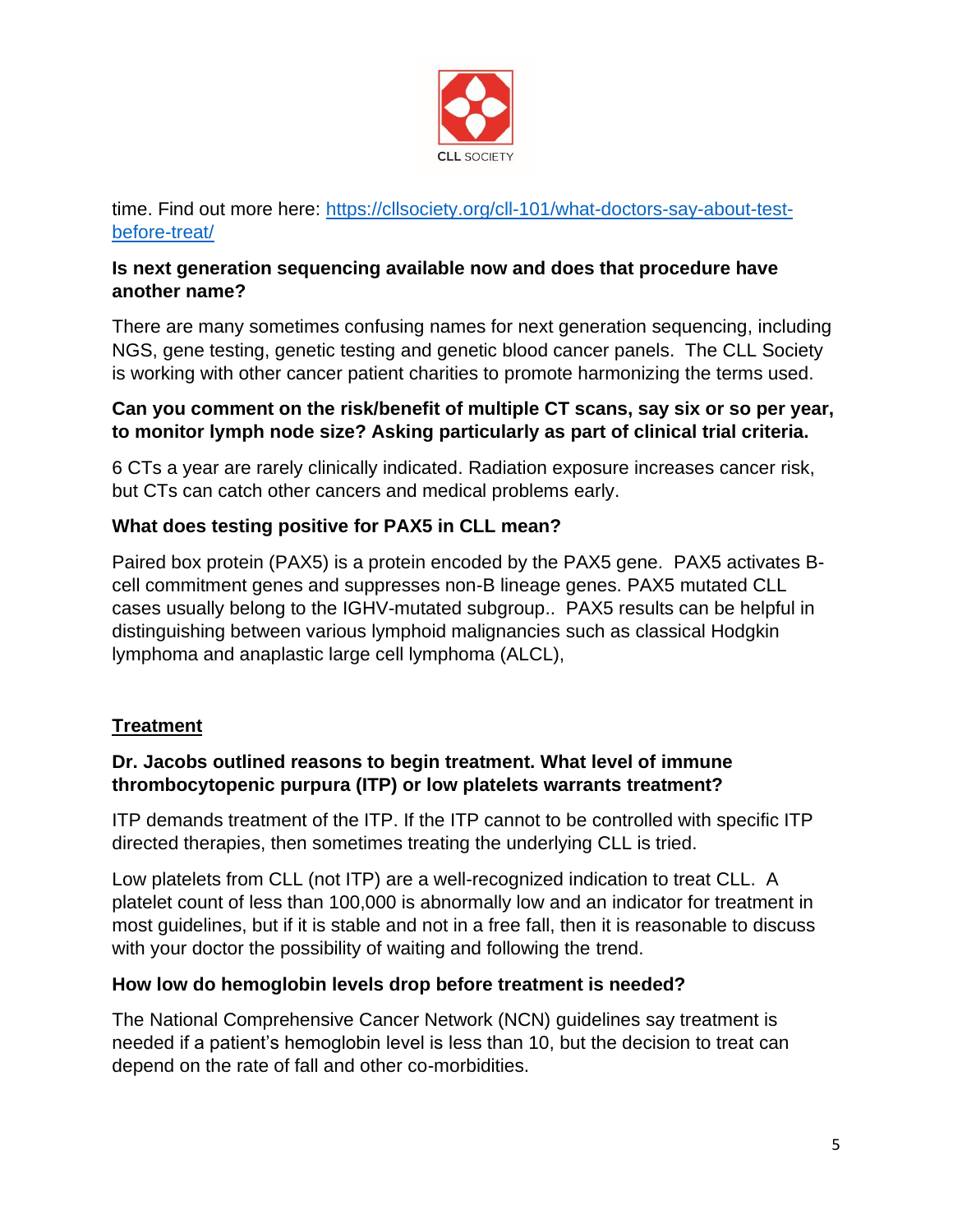

## **If in watch and wait status, what are keys numbers in blood tests that could point to increasing complications and whether to start treatments?**

Falling hemoglobin and/or platelets are the most common reasons to start treatment.

## **When should a patient start looking into 2nd line therapy? Should I try to have everything lined up in advance?**

You should always be looking at what your next step might be with your medical team, even if you are doing extremely well. You never know when you might relapse.

## **If I relapse or don't tolerate my current therapy, does this affect my choice for the next therapy down the line? In other words, does the order of therapies potentially matter?**

The proper sequencing of therapies is an active area of research. It does matter if you stopped therapy due to intolerance or resistance. For example, if you are intolerant to ibrutinib and need to stop taking it, you may be able to take acalabrutinib. On the other hand, if you become resistant to ibrutinib due to a C481S mutation, you would also be resistant to acalabrutinib. In this case you might want to consider venetoclax as a single agent or combines with a monoclonal antibody.

## **If you have high-risk genetic markers such as 17p or TP53, does that indicate a need for early treatment?**

Statistically, such markers predict early time to treatment for a group, but statistics don't apply to individuals, just groups, so there are many exceptions.

## **Is it safe to say that 2nd , 3 rd , and 4th line therapies are patient specific, that there may never be an exact specific protocol to follow for relapsed patients?**

That seems to be the case now. Maybe more research will give us perfect protocols, but I wouldn't hold my breath.

# **What is the treatment for auto-immune hemolytic anemia (AIHA)?**

There are multiple treatments for AIHA, including steroids, rituximab, and IVIG to name a few.

## **What is the significance of umbilical cord bone marrow transplantation (BMT)?**

Umbilical cord blood can be used when a traditional bone marrow match can't be found, though now there are other options.

## **Are there any new anticipated therapies?**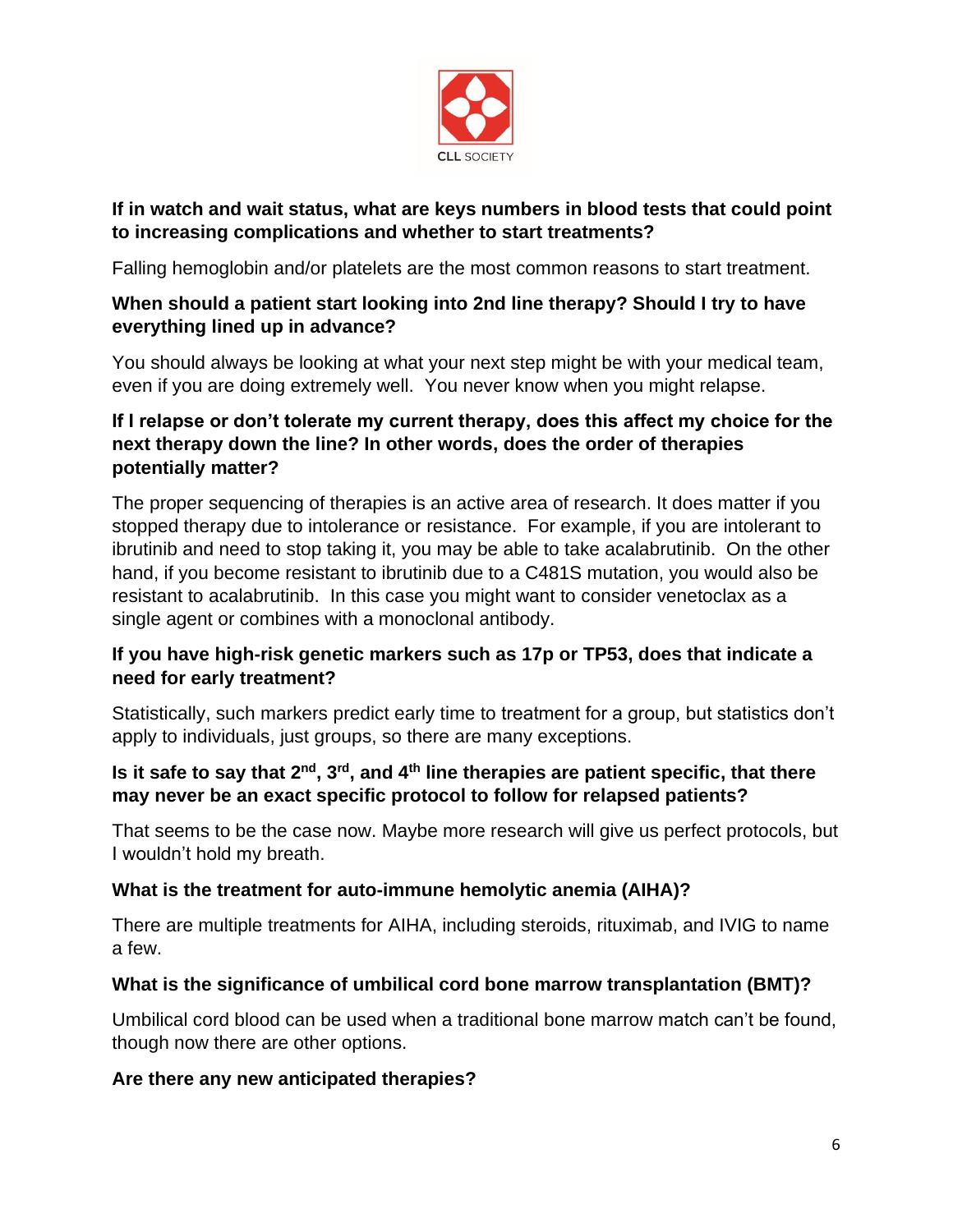

Thankfully, many new therapies are in development. At the time of this writing, 283 studies related to CLL are recruiting or not yet recruiting patients according to ClinicalTrials.gov

## **What are some of the factors that help one decide between venetoclax, ibrutinib, and acalabrutinib? For example, do any genetic markers do better with one of these treatments?**

That is a complicated question that is best answered in a thorough discussion with your doctors.

## **Any insight on whether acalabrutinib will be efficacious in patients who progressed on venetoclax and ibrutinib?**

Odds are good that acalabrutinib will work post venetoclax, but not post ibrutinib alone or in combination, as both ibrutinib and acalabrutinib work the same way and bind at the same site on BTK.

## **What have been the reported "positives" and "negatives" of venetoclax from patients?**

Positives: Venetoclax is a potent therapy with a good safety margin that can be taken for a limited duration usually when used with other drugs, producing very deep remissions.

Negatives: Venetoclax has potentially serious side effects, including tumor lysis syndrome and low blood counts, although those can usually be handled or prevented.

## **What is the duration of acalabrutinib treatment?**

Acalabrutinib, like ibrutinib, is usually taken indefinitely until progression or intolerance.

## **If acalabrutinib has a better side-effect profile than ibrutinib, what are the reasons doctors would choose ibrutinib instead?**

We have more data about ibrutinib because it has been used longer. Also, acalabrutinib should not be taken with certain other medications, such as Prilosec, because it needs some gastric acid in order to be absorbed. That drug interaction is not a problem with ibrutinib.

## **If patient stops responding to venetoclax and then acalabrutinib, what is the next treatment?**

There are good treatment options, including clinical trials, to discuss with your doctors. For example, CAR-T, noncovalent BTK inhibitors that target C481S mutations, delta-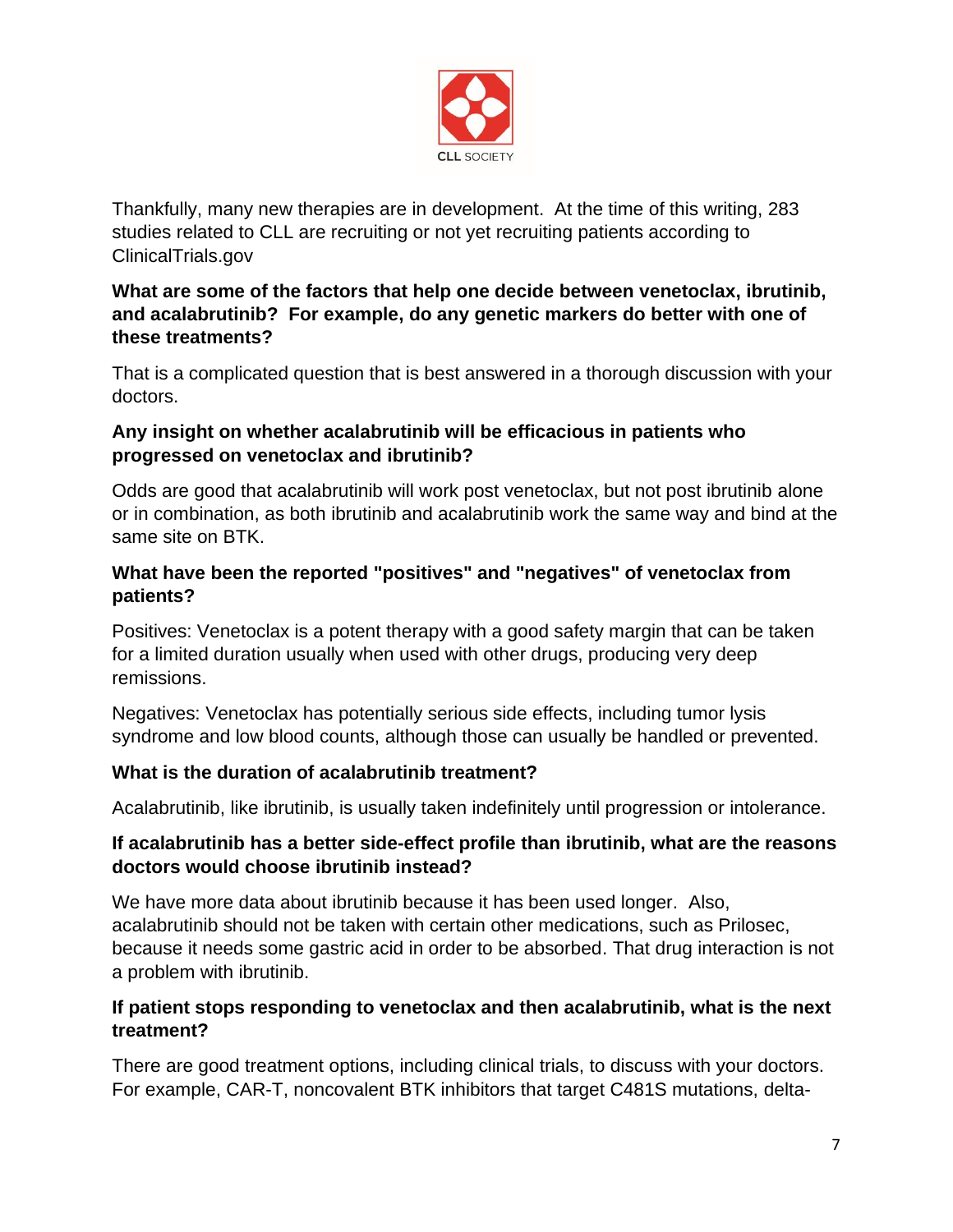

specific or pan-specific PI3K inhibitors, as well as SYK, MCL-1, and CDK9 inhibitors are some possibilities.

## **What can I do if I can't afford expensive oral treatment? Is this a part of the job of a patient navigator? What resources are out there?**

The CLL Society website lists a variety of financial resources. Often the drug manufacturer can help. The Leukemia and Lymphoma Society (LLS) help line may be able to offer assistance. Please find resources here: [https://cllsociety.org/living-well](https://cllsociety.org/living-well-with-cll/financial-assistance/)[with-cll/financial-assistance/](https://cllsociety.org/living-well-with-cll/financial-assistance/)

## **I have traditional Medicare. Is there something specific I should look for when researching for Part D coverage in 2021?**

There are online tools that let you calculate your out of pocket expenses based on the meds you anticipate you will be taking. An insurance broker can run the numbers for you, too.

## **Can ibrutinib lead to a complete remission of CLL?**

Yes, it can, but this is infrequent.

# **Measurable or minimal residual disease (MRD)**

## **What is the difference between MRD positive and MRD negative?**

MRD positive means that some level of minimal residual disease can be detected. MRD negative, or the newer preferred term, undetectable minimal residual disease (uMRD), means CLL is undetectable at the level of the test.

## **When measuring MRD, please discuss the correlation between samples obtained from bone marrow biopsies and peripheral blood draws.**

The correlation between the MRD result obtained from a patient's bone marrow biopsy and the MRD result obtained from peripheral blood are close, but not 100% and vary depending on timing and the methods used.

## **Why is Dr. Mato a big fan of using blood versus bone marrow to test for MRD?**

MRD testing using a blood sample is easier on the patient and less expensive, and it gives very similar information to that obtained from a bone marrow biopsy.

# **Is reaching uMRD possible for SLL patients?**

Yes.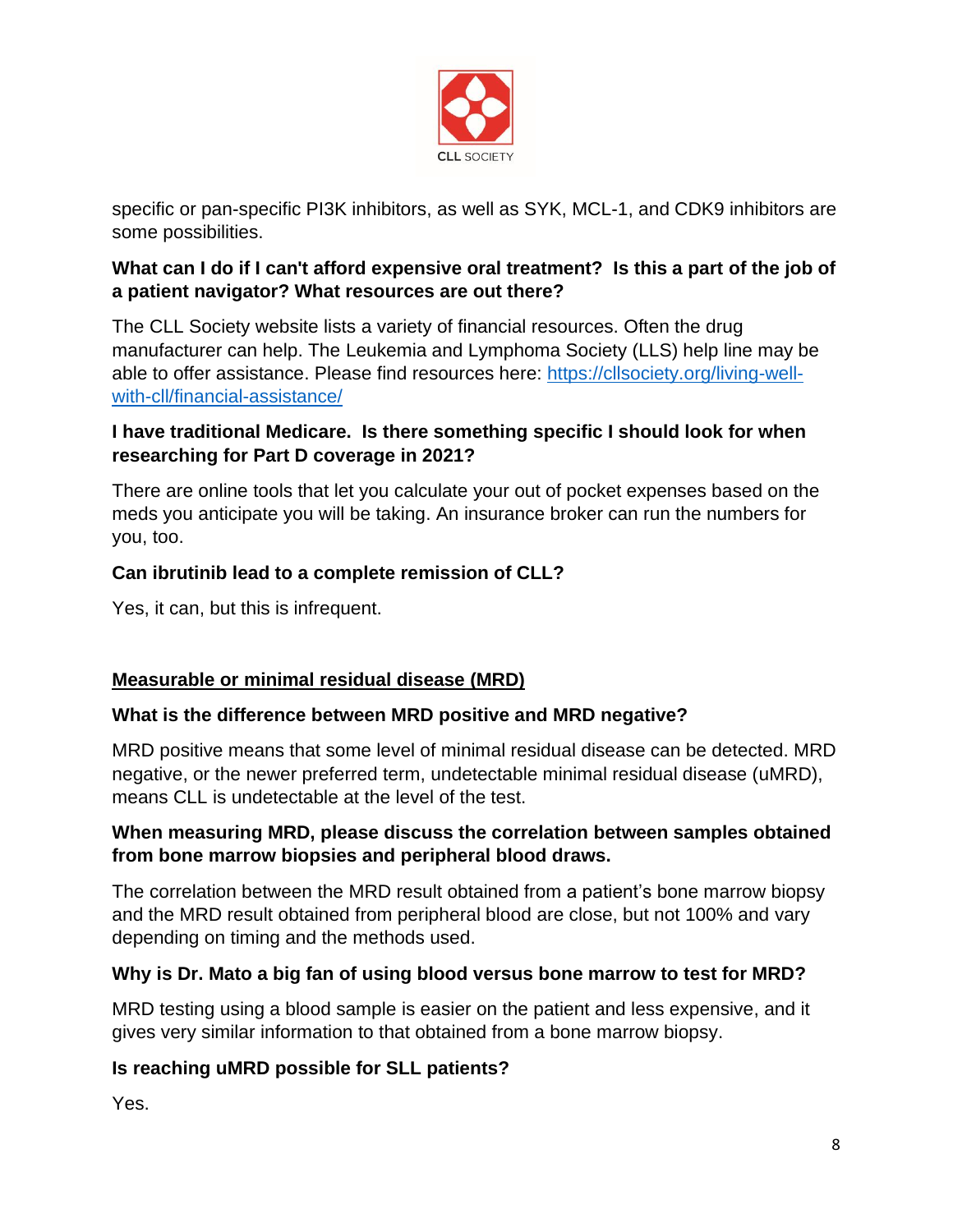

## **What are the percentages of patients that get a secondary cancer after being MRD negative or undetectable?**

I am unaware of any research that addresses this. The ability to reach uMRD is a relatively new phenomenon.

## **After starting active treatment, when and how often should MRD be measured to determine the efficacy of the treatment?**

MRD testing should only be considered when conventional testing suggests there is no disease. How often it's done after that is not established.

## **Do you think there will ever come a time when high risk patients, unmutated IGHV, TP53, 17p deletion, NOTCH 1, ZAP 70, will ever be considered uMRD?**

If you mean, can CLL patients with high-risk prognostics reach uMRD, then the answer is a resounding yes!

# **CAR-T Therapy**

#### **What are the differences between CAR-T cells produced by different manufacturers?**

There are many differences in the process and the end products.

## **Can you be older, such as over 70 years old, and receive CAR-T therapy? Is there an approximate age limit to this treatment?**

Doctors are likely to be more concerned about your level of fitness than your chronologic age.

## **Is CAR-T cell therapy effective for patients who are 17p deleted or have unmutated IGHV?**

Yes, it is.

## **What is the approximate cost of CAR-T therapy? Does insurance cover it for CLL?**

CAR-T is a very expensive treatment. The cost for CLL is not yet determined as it is not approved, but the cost will likely be \$375,000 or more based on what it costs for other cancers. Private insurance offers excellent coverage for most approved indications and also for CAR-T in clinical trials. The CLL Society is proud to have been part of a working group that changed how Medicare and Medicaid pay for CAR-T so that coverage is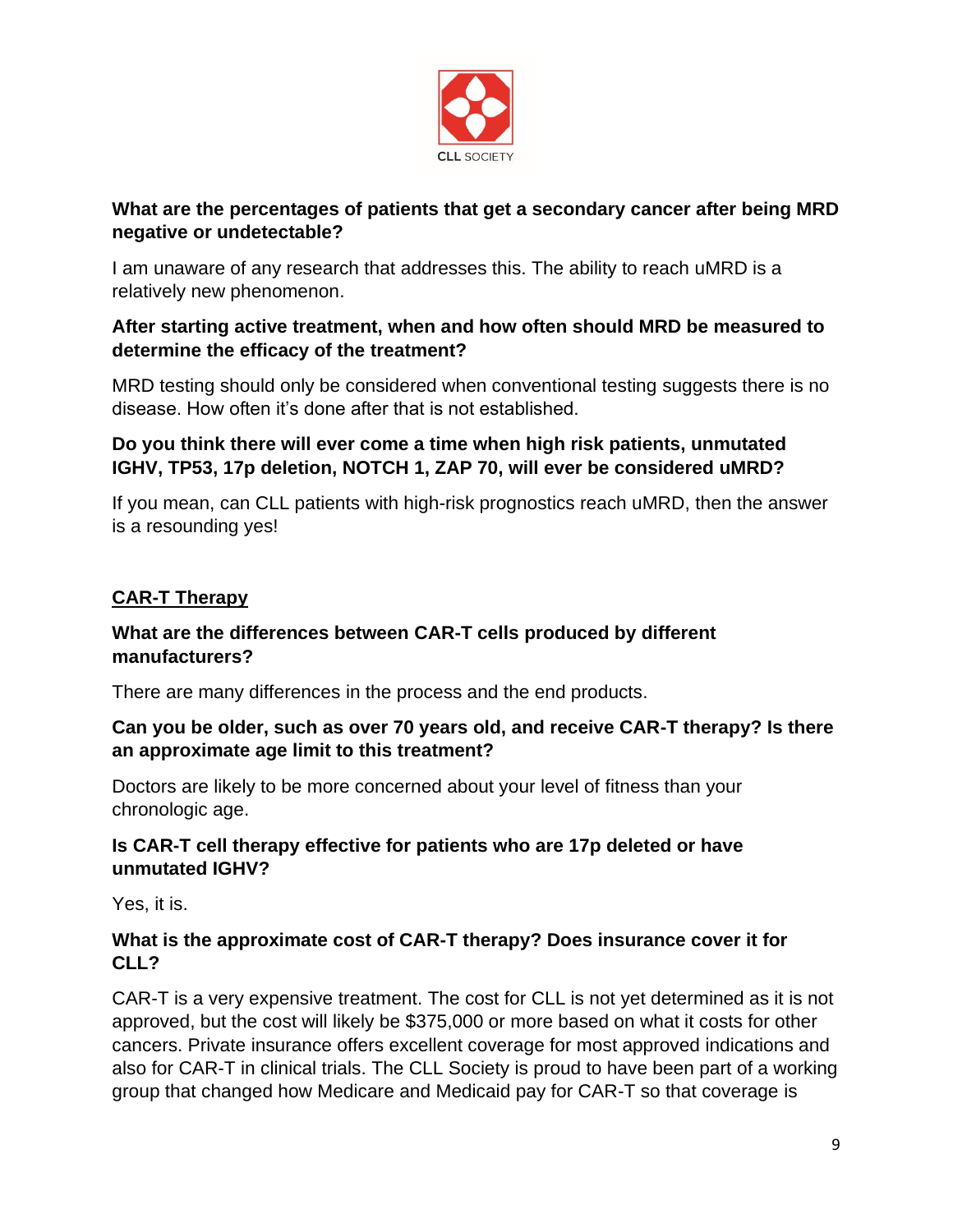

available for a huge segment of the population who may need it most. More information is available here: [https://cllsociety.org/2020/05/proposed-changes-to-reimbursement-to](https://cllsociety.org/2020/05/proposed-changes-to-reimbursement-to-help-pay-for-car-t-therapy-for-patients-covered-by-medicare-or-medicaid/)[help-pay-for-car-t-therapy-for-patients-covered-by-medicare-or-medicaid/](https://cllsociety.org/2020/05/proposed-changes-to-reimbursement-to-help-pay-for-car-t-therapy-for-patients-covered-by-medicare-or-medicaid/)

## **Is CAR-T therapy a viable option when you have Richter's transformation?**

CAR-T therapy is being looked at in clinical trials to treat Richter's transformation.

#### **Richter's Transformation**

#### **How common is Richter's transformation (RT) in CLL patients? What are the common risk factors for getting Richter's?**

RT is rare, but some believe it may be becoming more common as we live longer and are not dying of our CLL. The risk may be around 1-2% annually. It is estimated that between 10-15% of CLL patients may develop RT. Prior chemotherapy, unmutated IGHV, missing or mutant TP53, and NOTCH1 may increase the risk.

#### **Does being uMRD reduce the risk of Richter's?**

It makes sense that being uMRD would reduce the risk of Richter's. I think there are no data yet.

## **Can Richter's transformation recur even after a patient's diffuse large B-cell lymphoma (DLBCL) went into remission for some time? How likely is that?**

Sadly, DLBCL can and does relapse.

## **How much higher is the risk of Richter's if a patient has NOTCH1?**

Some retrospective studies have found that CLL patients with a NOTCH1 mutation are more likely than CLL patients without a NOTCH1 mutation to develop diffuse large Bcell lymphoma. However, prospective clinical trials are needed to investigate this.

## **Clinical Trials**

#### **Will clinical trials be conducted on treatment naive patients with the new treatments?**

Yes, although usually the first trials of a new treatment are done on relapsed and refractory patients.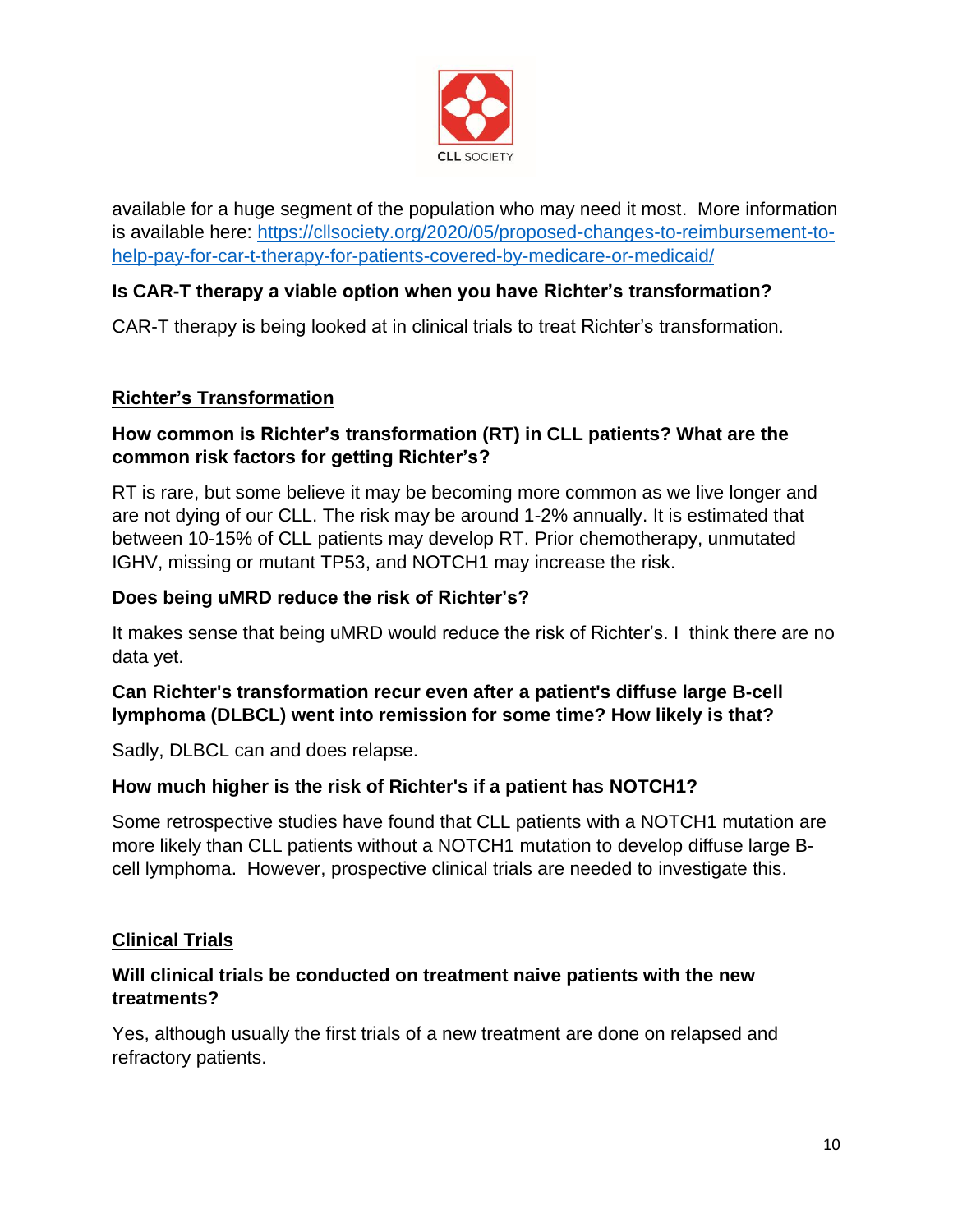

## **Can you address the role that the age of the patient plays in the different treatments that may be available and also how age affects one's eligibility for a clinical trial?**

Older CLL patients are more likely to have comorbidities and so may not tolerate some therapies that have more severe adverse events. Decisions should be made on an individual basis.

Typically clinical trials have inclusion criteria and exclusion criteria that might tend to eliminate some older patients. Inclusion criteria may include age and indicators of fitness, for example, in order to be included, a patient must be 18 to 85 years of age, have an ECOG status of  $\leq$  2 and have adequate bone marrow function independent of growth factor. Exclusion criteria might include having undergone a bone marrow transplant < 90 days, having Richter's transformation, and having unstable angina.

## **Are there any clinical trials for ibrutinib or venetoclax for 2nd line therapy?**

Yes. Please see our guide on how to use ClinicalTrials.gov here: <https://cllsociety.org/2017/06/understand-get-clinicaltrials-gov/>

## **Is there a clinical trial for adding venetoclax if a BTK inhibitor is starting to show signs of losing effectiveness?**

Venetoclax is often used alone or in combination with a monoclonal antibody when a BTK inhibitor fails. Several clinical trials are underway looking at venetoclax in combination with other agents for relapsed CLL patients.

# **Vaccines**

## **What is the recommendation for the flu shot? Should we get the extra strength flu vaccine or two shots spaced out, one early in the season and one later?**

There are no special recommendations for CLL patients, though the high dose quadrivalent vaccine makes sense. There are no data regarding the effectiveness of flu vaccines for CLL patients.

## **Does the Shingrix vaccine work for CLL patients?**

We don't have good data, but based on data for other vaccines, my best guess is that it probably works, though less well than in those with a normal immune system. It is very effective for those with normal immunity, but we don't know how well it will work for us. Many CLL patients are getting the new vaccine as the risk/benefit seems positive. You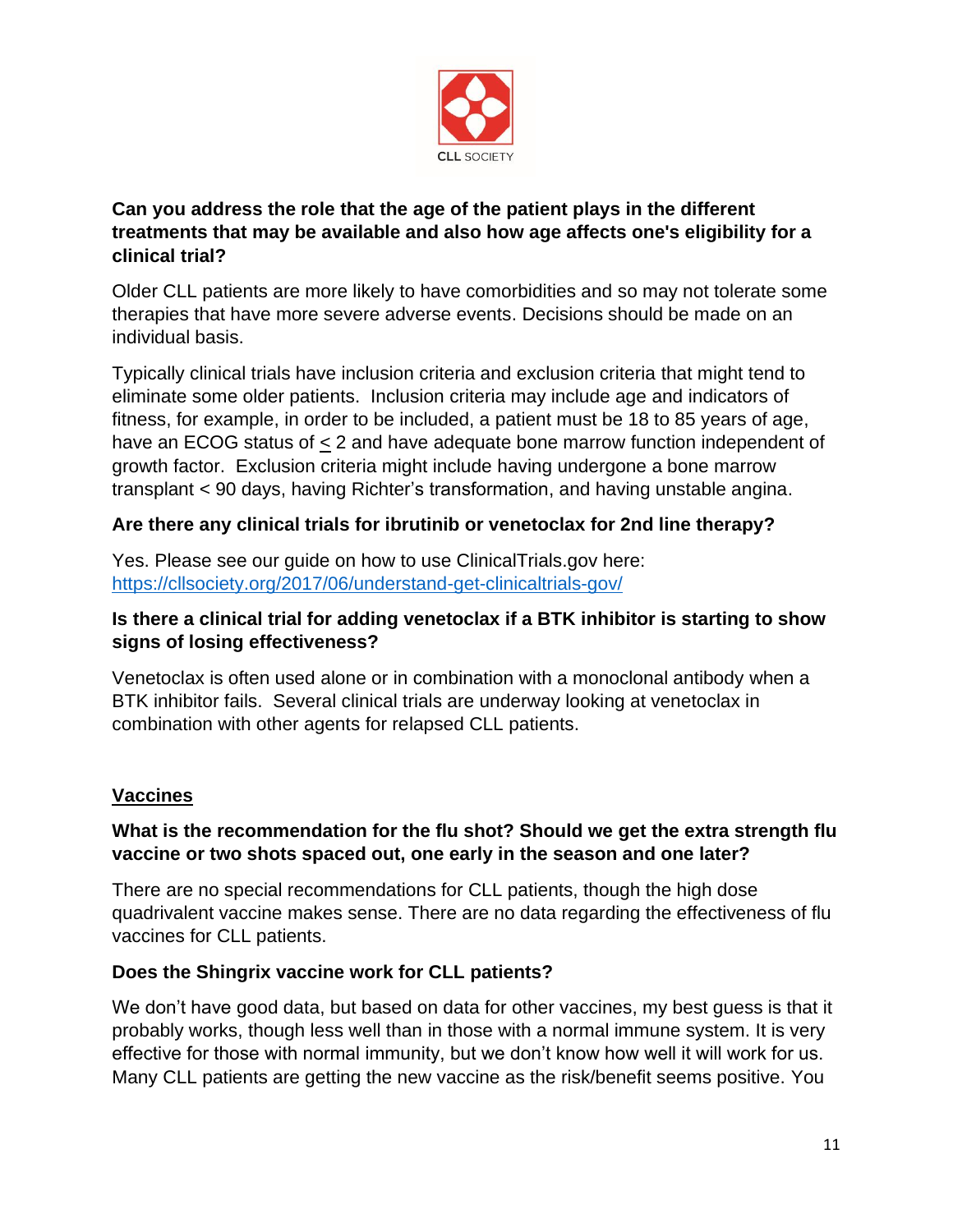

can find this answer and other commonly asked questions in our Ask the Doctor section of the *CLL Tribune* here:<https://cllsociety.org/2020/09/ask-the-doctor-q3-2020/>

## **Is it recommended for patients to stop a BTK inhibitor for several days prior to any vaccination to increase response?**

Dr. Richard Furman addresses a similar question in the Ask the Doctor series. We do not know the impact of ibrutinib or other BTK inhibitors on one's response to a vaccine. Some data suggest that the immune system functions better once the CLL is under control. When we look at rate of infections in patients on ibrutinib, the rate decreases the longer one is on the ibrutinib and has their disease under better control. Please find similar questions published in our quarterly *CLL Tribune* here: <https://cllsociety.org/2020/06/ask-the-doctor-q2-2020/>

## **When can you get vaccines when getting IVIG?**

This is an interesting question that Dr. Richard Furman answered as part of our Ask the Doctor series. We do often use IVIG as an immune suppressant, but that is usually with a dose that is far higher than what we use as monthly replacement. We do not expect this dose to be immune suppressant. Although we do not currently have data to support this, I would suggest waiting one week after IVIG and then receiving the vaccination.

# **COVID-19**

## **Should being in a pandemic change your treatment choices for CLL? Any concerns about travelling out of state for clinical trials?**

This is a personal decision to be made with your medical team. It makes sense if all else is equal to avoid air travel and recurrent trips to a hospital when the pandemic risk is high.

#### **During the COVID-19 pandemic, what are recommendations for when to stick to telemedicine appointments and when to go into the office to see your physician?**

That decision should be made case by case. If the disease is stable, most visits can be done virtually.

## **At this time, during the pandemic, what are your recommendations on having general healthcare appointments scheduled versus waiting? I'm considering colonoscopy, dental cleaning, dermatology appointment, etc.**

There are risks with delaying care and risks with going to appointments with health care providers that you need to balance in discussions with your providers.